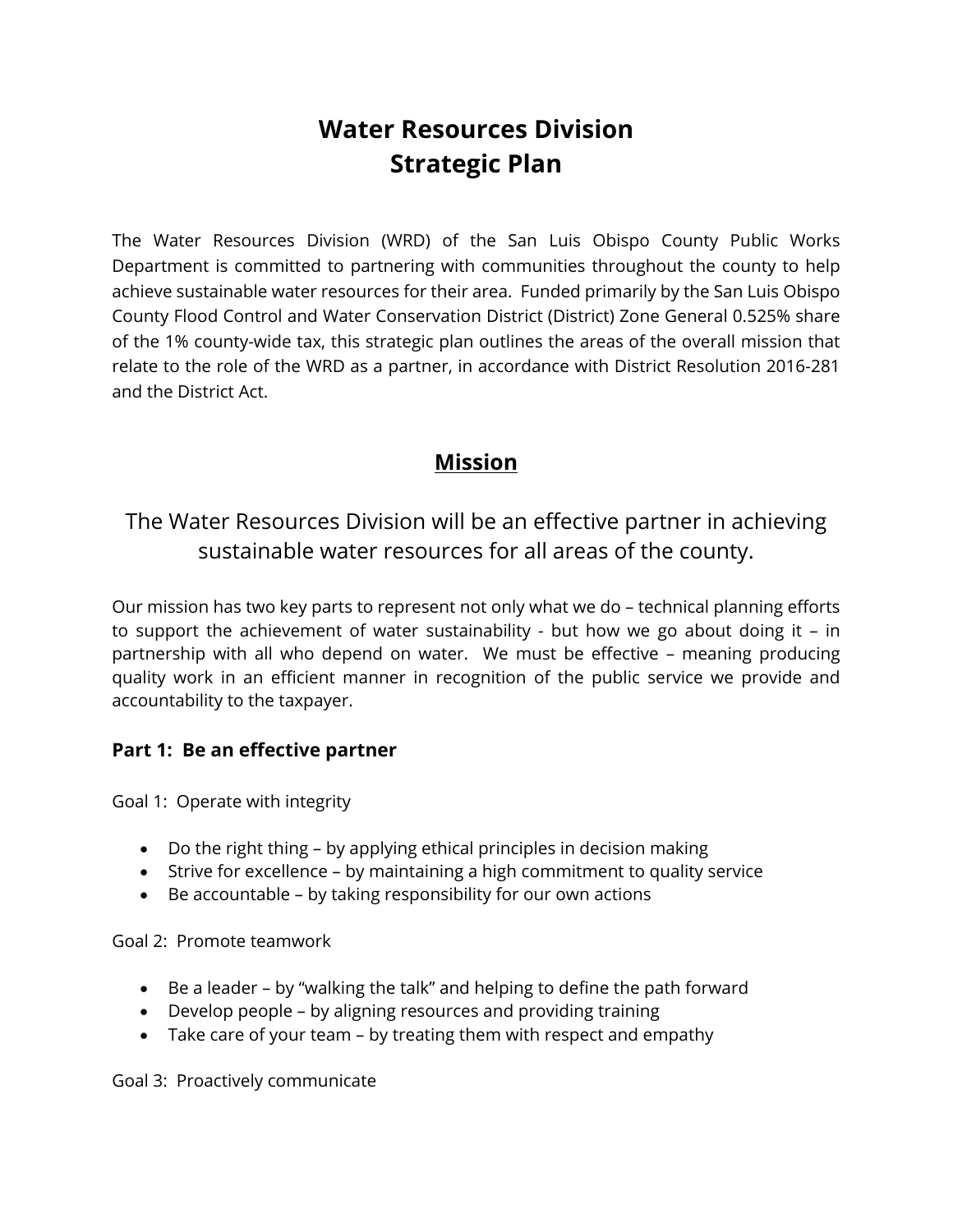- Develop relationships by collaborating and building trust
- Engage fully by caring and taking the initiative
- Listen to understand by verifying assumptions first and asking questions

### **Part 2: Achieve sustainable water resources for all areas of the county**

Goal 1: Develop a common understanding of conditions in each area (map attached)

In order to achieve county-wide water resources sustainability, a common understanding of historic, current and projected future water resource conditions in each integrated Water Planning Area (WPA)<sup>1</sup> is essential to effective conflict resolution and decision making. This involves collecting the right data, in the right manner, on the right time scale to establish a comprehensive and defensible foundation upon which to build detailed technical studies of groundwater, watershed, subregional and regional conditions. It also involves maintaining a system to keep this data and information updated and accessible.

a. Collection of Groundwater Data

This involves collecting and/or cataloging well logs and level data of adequate temporal/spatial scale and in a useable format to inform evaluations of long term and seasonal trends and basin-wide technical studies.

b. Collection of Watershed Data

This involves collecting and/or cataloging rain, reservoir, evaporation and stream data of adequate temporal/spatial scale and in a useable format to inform evaluations of long term and seasonal trends and watershed-wide technical studies.

c. Development of integrated watershed/groundwater models and water balances

This involves utilizing data collected above, and historical water and land use information, to develop and calibrate an integrated watershed/groundwater model that can be used as a tool to analyze a range of projected future conditions and management strategies to achieve sustainable water resources in the given watershed/groundwater system.

d. Development and Maintenance of a Data and Information Management System

<sup>&</sup>lt;sup>1</sup> See attached map. A WPA is one or more integrated watershed/groundwater system, including all those who depend on it and external contributions to the system (e.g. imported water)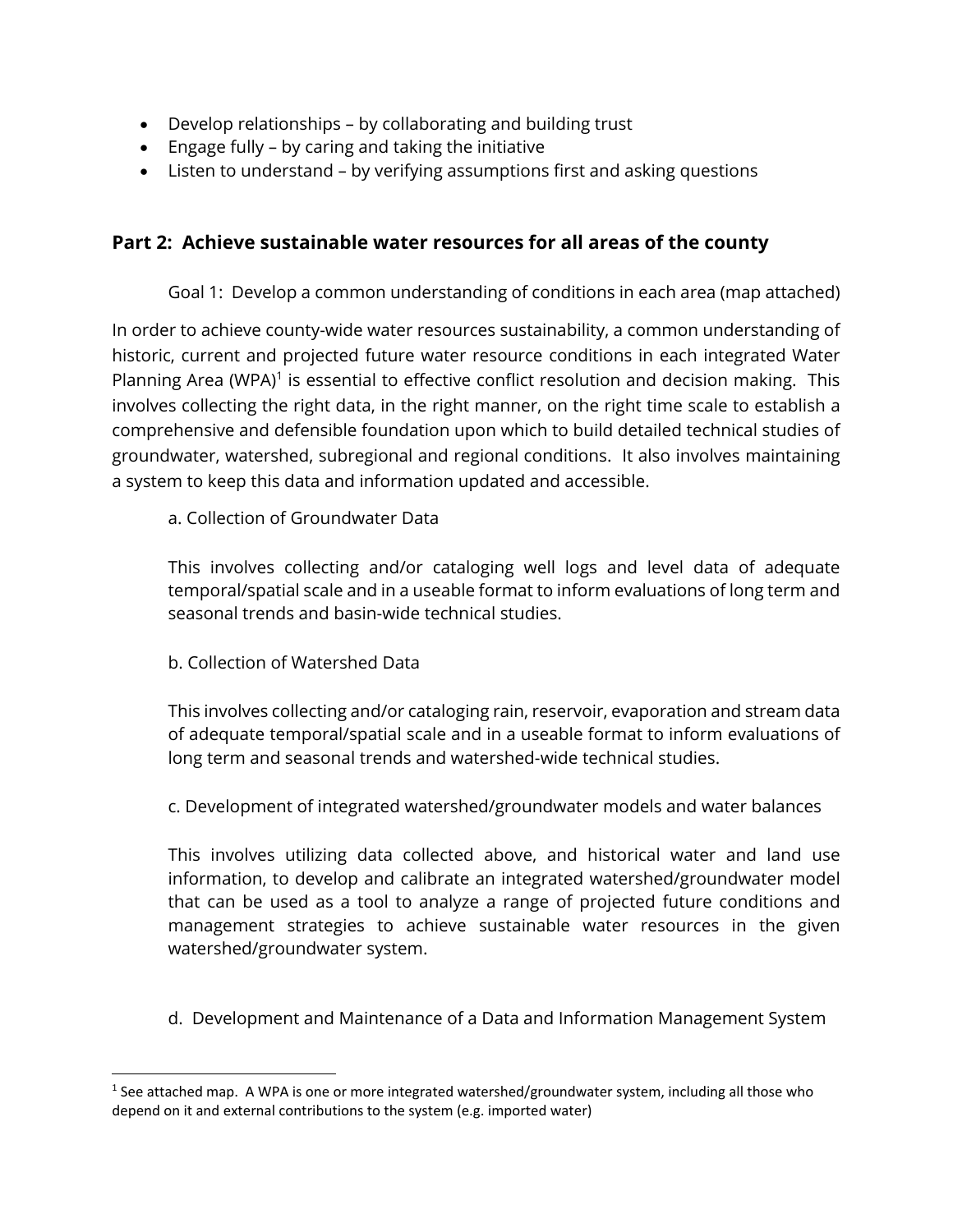This involves creating and periodically updating an index of water-related data and information sources, periodically updating the data and information collected to analyze and communicate conditions and having electronic reporting tools that can be updated as new information comes forward.

#### Goal 2: Define sustainability goals for each area

To be successful, it is also necessary to establish broad support for specific sustainability goals in each area and county-wide. This can be memorialized via the development of integrated watershed and groundwater sustainability plans and the Integrated Regional Water Management Program. Each plan will need to identify a desired future state for its area in terms of minimum thresholds for undesirable conditions, level of resiliency and future water needs.

#### a. Integrated Watershed Goals

This involves helping to develop goals for watershed health that address human and ecosystem needs and regulatory requirements associated with flood, stormwater and waterway conditions.

#### b. Sustainable Groundwater Goals

This involves helping to develop goals for groundwater health that address human and ecosystem needs and regulatory requirements associated with groundwater and interconnected surface water conditions.

#### c. Integrated Regional Water Management Goals

This involves combining the plans for each area into a county-wide plan that results in an integrated picture of what sustainability looks like for the region.

#### Goal 3: Identify feasible solutions to meet goals

Feasible solutions that achieve sustainable water resources are socially equitable, and environmentally and economically sound. The process for determining feasibility and identifying solutions involves partnering with stakeholders to 1) understand resource management strategy options, including regulatory requirements and socioeconomic considerations; 2) develop integrated solutions to meet goals and 3) establish an implementation roadmap.

#### a. Understand Resource Management Strategies (RMSs)

This involves understanding and vetting best management practices, and technological and infrastructure options available to meet sustainability goals;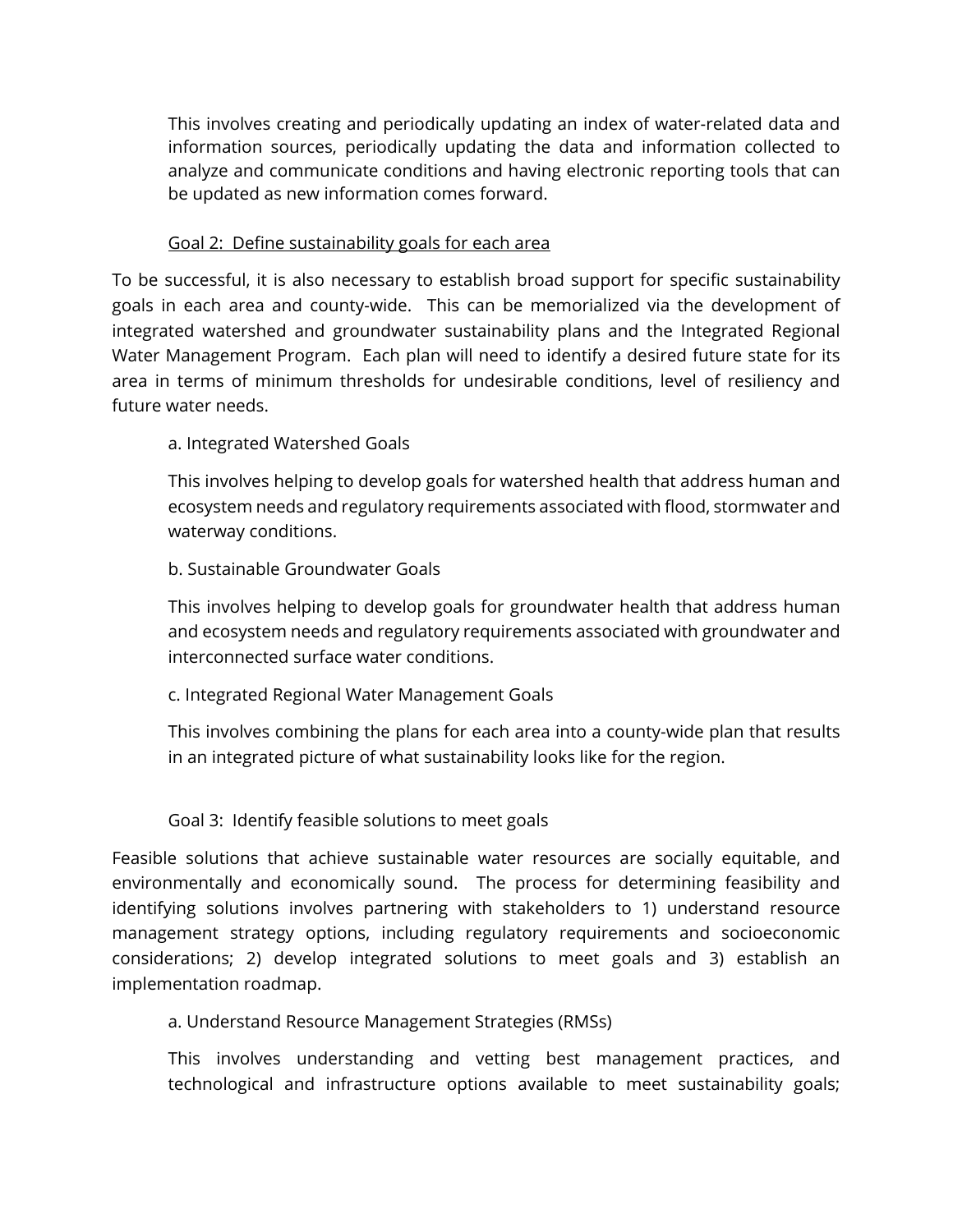understanding the regulatory standards, processes and objectives that must be addressed and/or met with any given solution; and understanding the social and economic impact of any given solution.

b. Develop Integrated Solutions

This involves comparing and integrating the most feasible RMSs to achieve watershed, groundwater and/or integrated goals.

c. Establish Implementation Roadmaps

This involves identifying the necessary institutional and financial steps to implement the integrated solutions.

Goal 4: Facilitate the initial implementation of identified solutions

To ensure water resources can be sustained into the future, adequate structures need to be in place to address ongoing operations and management decisions and financial needs. In cases of emergency, institutional and/or physical structures that facilitate the sharing of resources are also needed.

a. Institutional Structures

 This involves facilitating the establishment of independent or cooperative management structures to oversee the implementation and maintenance of sustainability solutions.

b. Financial Structures

This involves facilitating the establishment of independent or cooperative financial structures to fund the implementation and maintenance of sustainability solutions.

c. Emergency Structures

This involves facilitating the establishment of a cooperative structure, and any necessary infrastructure, to facilitate transfers of resources in a water related emergency in any area of the county.